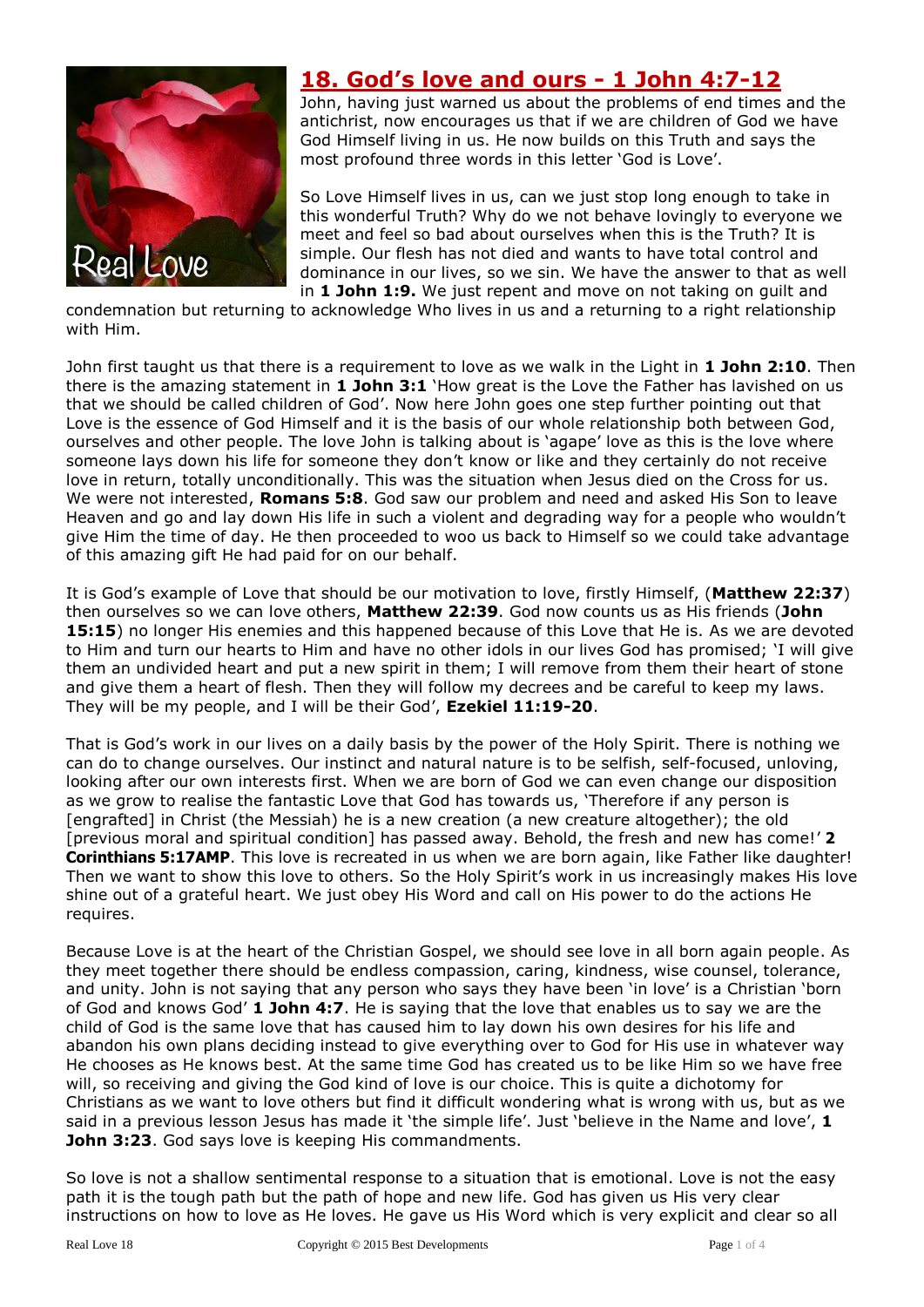we have to do is to follow His Word and we will be walking in Love. When we made Jesus Lord of our lives we already started obeying His word even if we didn't realise it. The Love of God was placed in our hearts then by the Holy Spirit, **Romans 5:5**.

This Love is like a seed planted in us but like all seeds it needs to be fed and watered. It needs us to take steps to develop love in our lives. The best way to do this is to become active in obeying everything God tells us to do, speaking words of life over our relationships, and becoming conscious of our love walk. When we see ourselves living the love life and walking in accordance with all Jesus tells us to do, then the love that is hidden in our hearts will be obvious for all to see. If we have a problem loving someone we have to remind ourselves of all God has done to show us love. Our desire to love must come from God Himself and although we may be tired or busy, grumpy or not a 'people person' we need to show Jesus' way and call on His power within us.

## **Loving the unsaved**

Often after we become a child of God ourselves we soon forget what it was like to be blind to the things of eternity. We try and obey God in areas where we feel we have to clean up our act; we can become quite inward looking and lose our compassion for the lost. What do we feel when we see someone selling Big Issue; a drunk sitting on a park bench; someone in the office laughing at dirty jokes; or the girl wearing a very revealing top? Do we avoid them or do we ask the Father to understand His heart for these people. When we go to a party do we gravitate towards the Christians because we feel more comfortable? When we invite people to our own house do we avoid inviting non-Christians as we feel we have nothing in common with them anymore? We reason 'they won't want to hear what I do in my spare time now! They will think I am boring!'

Some of our reaction is because we care about our reputation **Romans 12:16**. We forget that someone once put their reputation on the line to speak to us about Jesus and today we are eternally pleased that they did. If we really shared the heart of our Father we would never lose His desire to see all men saved, **1 Timothy 2:4**.

The prodigal son whom Jesus talks about in **Luke 15:11-24** shows us a perfect picture of the heart of the Father. The son had completely rebelled and dishonoured his father going off to a distant land with his inheritance money which he had taken early. He revelled in every form of debauchery and ended up finding himself penniless, friendless and homeless. When the son hit rock bottom coming to the point of being hungry and cold he returned to his father and found him watching out for him to return. The father saw him in the distance and came running towards him and kissed him. When he saw his father's love, acceptance and forgiveness he was so repentant, acknowledging his sin and unworthiness. The father covered him with the best robe, put the ring on his finger and sandals on his feet.

This is a moving glimpse of us and our Father just as even before the prodigal son had repented, even during those long days when the son was wallowing in sin, his father was looking out for him hoping he was on his way home. His son was constantly on his mind and his heart never stopped loving him. This is the kind of heart that our Father has for all who are lost and that is why He set us up to be drawn to Him and why He wants to use us to be a tool to draw many others to Himself. If we share His heart of love we must keep our spiritual eyes open to those He wants us to love into His Kingdom. What other lips and arms does He have but His loving children?

We do not want to develop the heart of the older brother **Luke 11:25-31** who was so offended when this prodigal came home. He was not pleased to see him and very angry with the father's attitude to his little brother. He was resentful and bitter, jealous and self-righteous as he had done all the work for the father and felt as if he got little thanks. He could not share his father's joy that his brother was alive and back in the family.

It is so important that we keep our hearts soft towards the heart of God enabling us to love all the people He loves. This will enable us to be sensitive to the leading of the Holy Spirit. We never know who the prostitute we pass on the street may become in the hands of the amazing Creator of the Universe. How about we consider showing Jesus to her by giving her a meal, or even just a smile? She may even be a victim of sex trafficking. Remember the Samaritan woman (**John 4:4-42**) who has encouraged so many people in her village to come to Jesus today and has been written about for all generations.

Real Love 18 Copyright © 2015 Best Developments Page 2 of 4 This God Love should be the foundation of all Church life as this is the strongest tool we have to win the hearts of people in the world. Everyone needs Love.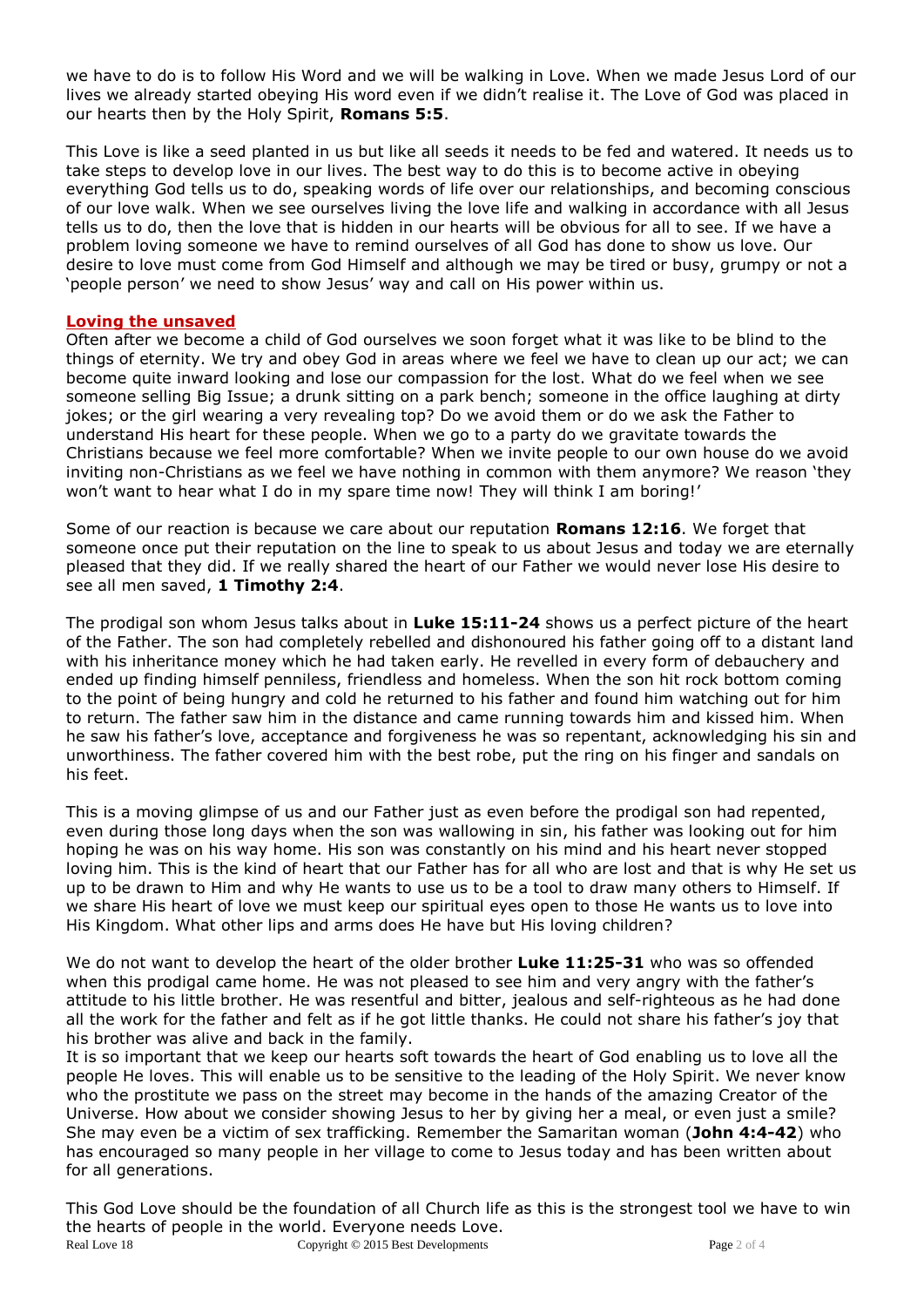## **18. God's love and ours - 1 John 4:7-12 Challenge Questions**

**Read all the notes on 'God's love and ours' -1 John 4:7-12**

- 1. What do you think is the meaning of 'God is Love'?
- 2. Can you describe this kind of Love as it is seen in the world today?
- 3. Have you seen anyone displaying this kind of Love this week? How did it make you feel?
- 4. Have you shared Love with a non-Christian recently? How?
- 5. From the story Jesus told of the Prodigal son what do you think would have been the result if the father had given up and stopped watching for his son to come home?
- 6. Do you think the elder brother would have felt better if the son had never returned? Why?
- 7. Do you have a story of telling a person about Jesus that you would not naturally spend time with? How was their reaction?

## **Read the verses 1 John 4:13-18**

- 8. Write in your own words John's potted version of the Gospel written in **1 John 4:13-16.**
- 9. What does God expect us to do with this information according to **1 John 4:13-14**